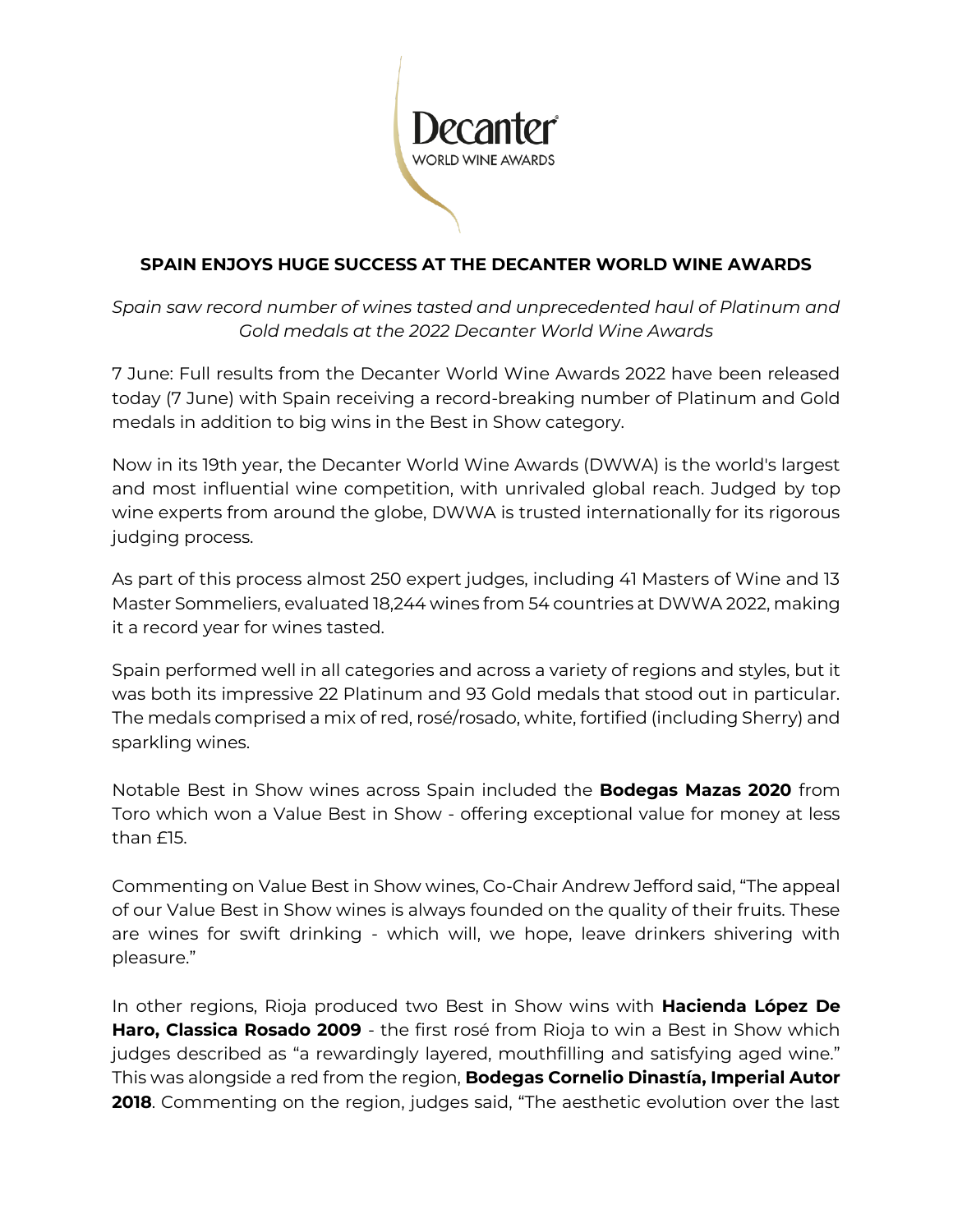

few years in Spain's greatest wine region leaves its winemakers with more style alternatives than ever before - and fortunate drinkers with a range of different translations of these propitious soils and skies."

The final two Best in Show were awarded to **Albet i Noya, El Corral Cremat Brut Nature 2011** from Penedès in Catalonia, a region described as "in full ferment at present, with a huge range of ground-breaking wines finding their way to market" and **Lustau, 30 Years Old V.O.R.S Palo Cortado NV** from the Sherry region.

Sherry also saw outstanding results in the Platinum category with six out of the country's unprecedented 22 Platinums awarded to a range of styles, including Palo Cortado, Amontillado, Oloroso and Cream. Spain's Platinum haul also includes four Value Platinum medals (less than £15), including **Asda's Extra Special Palacio de Vivero Verdejo 2021** from Rueda at less than £9.99, and award-winners from 13 regions across the country.

Two notable Gold medal wins were from Lanzarote producer El Grifo for **Lías Malvasía Volcánico 2019** - a first Gold medal for a non-fortified wine from the island, and also for the fortified **Canari NV.** 

Decanter World Wine Awards Co-Chair, Sarah Jane Evans MW, said: "The Decanter World Wine Awards is something really special. We pay huge attention to the wines we have. Each one we approach like one of the family in the sense that we really care for it, study it and then rate it as it is now. You know that what you're doing is having a big discussion about who's going to enjoy it later."

Visit [awards.decanter.com](https://awards.decanter.com/DWWA/any/search/wines) for a full list of winners.

#### **ENDS**

The Decanter World Wine Awards Co-Chairs and key spokespeople are available for interviews, please use the contact details below to arrange.

For more information contact: [Samantha@pantheracommunications.com](mailto:Samantha@pantheracommunications.com) [Thomas@pantheracommunications.com](mailto:Thomas@pantheracommunications.com)